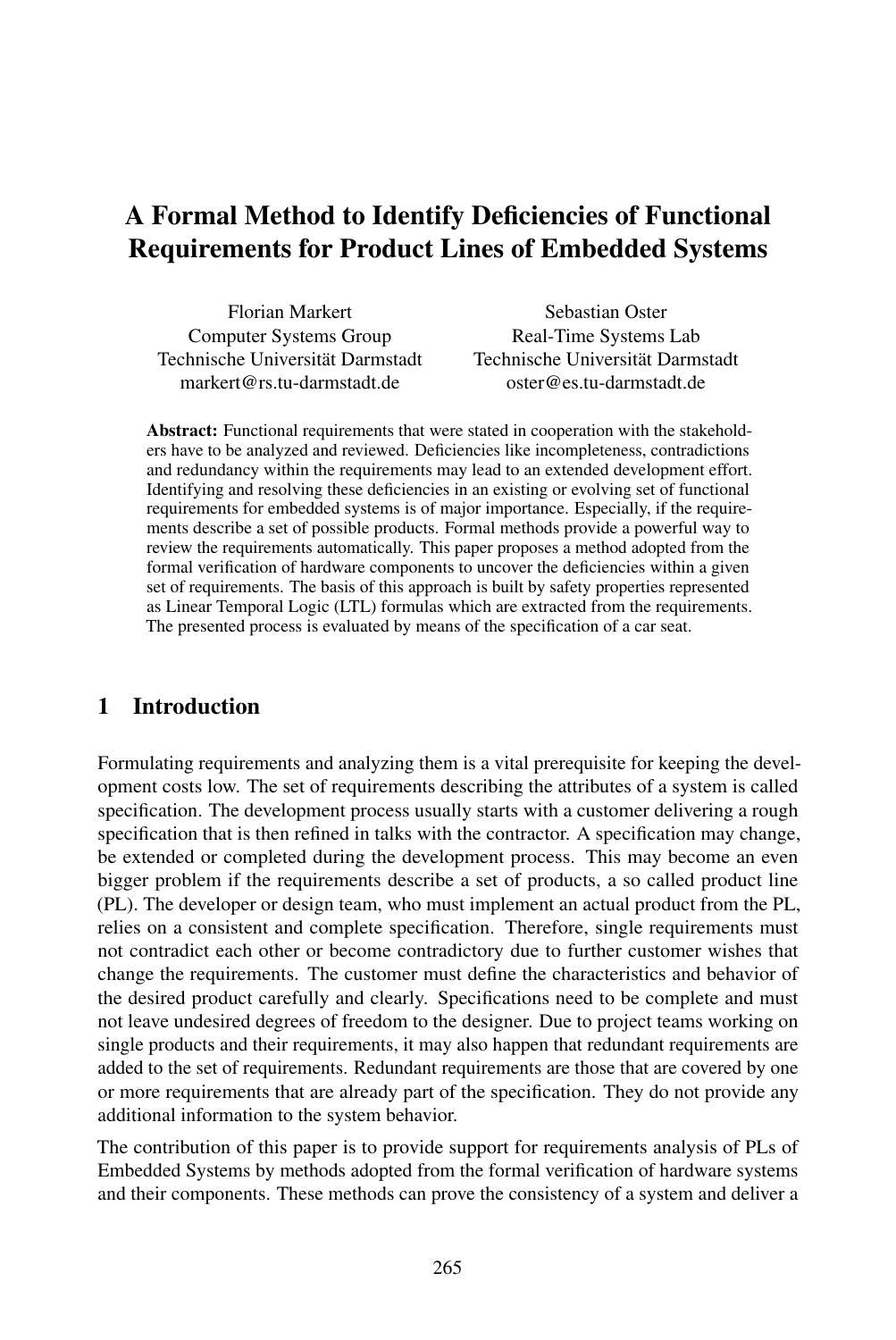measure of completeness of the requirements. We put our focus on functional requirements that can be expressed as safety properties expressed in temporal logic. Non-functional requirements are not taken into account because they usually cannot be expressed by means of safety properties. We refer to functional requirements as requirements concerning the observable behavior of an embedded system. They define the valid input/output behavior the user observes when operating the system. The specification must specify the following ingredients with respect to the behavior of the system:

- inputs (sensors, buttons, messages...)
- outputs (actors, motors, messages...)
- temporal-logical relationships between inputs and outputs

If the embedded system is modeled as a black-box with inputs and outputs, the relation between the inputs and outputs is described by the functional requirements given by the specification. They state how an output has to react to a specific input or to a combination of inputs. The reaction of the output may also depend on internal states of the system.

The remainder of the paper is structured as follows: Related work is referenced in Section 2. Our running example is described in Section 3. In Section 4 an overview of the concept is presented. The property-checking algorithm is described in Section 5 and applied to the running-example in Section 6. In Section 7 the results are summarized and an outlook to future work is provided.

## 2 Related Work

The quality of specifications with respect to the requirements included may vary strongly. Goetz and Rupp show how specifications should be formulated to avoid contradictions and over-specifications [GR03]. Chantree et al. analyze ambiguities in natural language to improve the overall quality of the specification [CNdRW06]. For our approach the quality of the specification is of major importance.

Uncovering inconsistencies in specifications is discussed by Koopman et al. in [KAP08]. Lauenroth and Pohl address the problems that occur when dealing with variability in requirements analysis [LP08]. Both approaches relate toamodel that is expressed as an automaton. The automaton must be extracted from the specification and may become very large for complex specifications.

In [HJL96] Heitmeyer et al. present a method to find several classes of inconsistencies within specifications. The SCR-notation (Software Cost Reduction) is used to define the requirements by means of condition, event and mode transition tables. Checking for contradictions or nondeterminism works similar to our approach, but the definition of completeness differs. Heitmeyer et al. state that a system is complete if every input event changes the system state. Our definition of completeness is more restrictive as we state that a system is complete if its outputs are defined for every possible input combination. Therefore,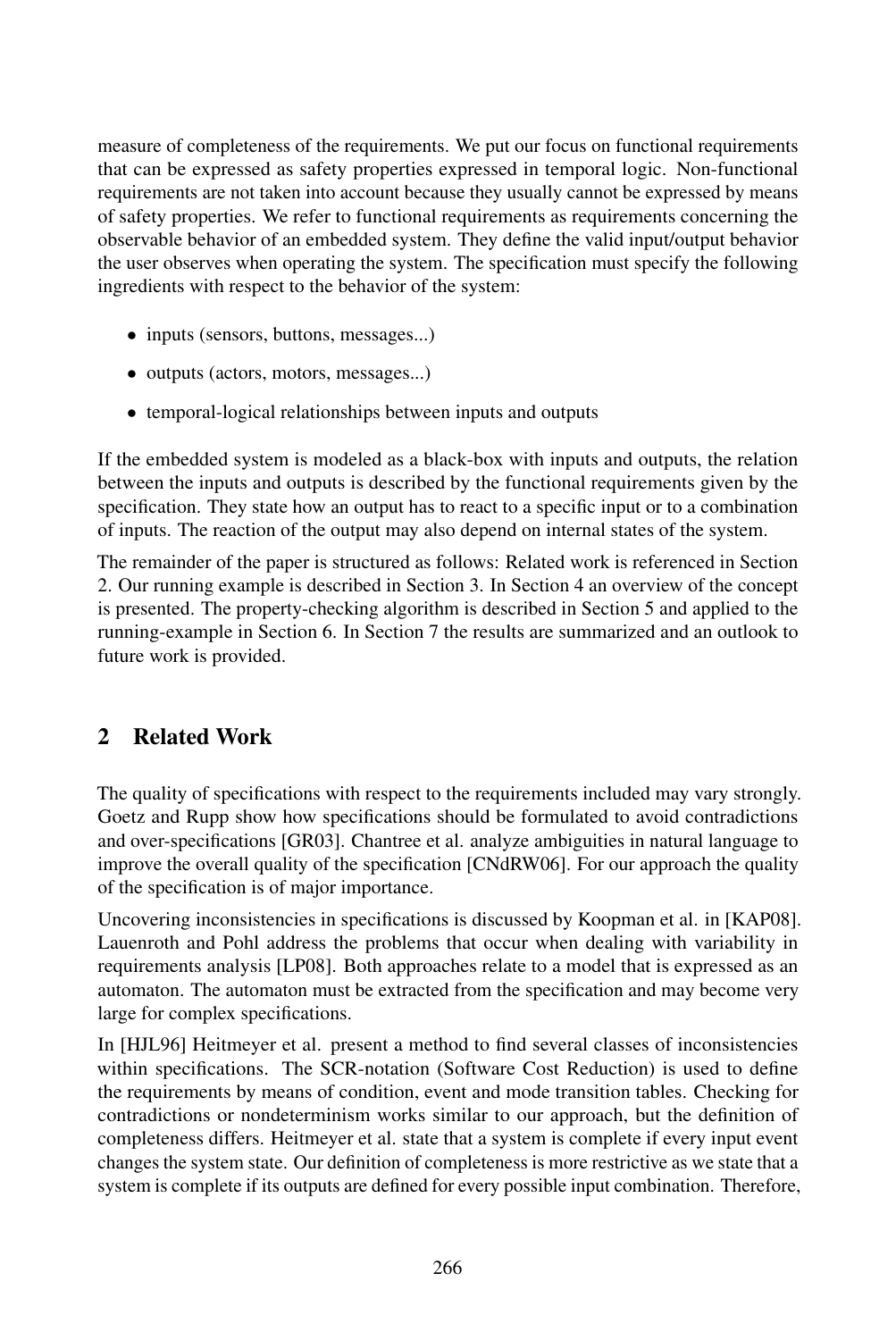our check reveals unwanted degrees of freedom within a specification. Furthermore, we normalize the property set which leads to an accurate view on contradictions and incompleteness and allows us to measure the completeness of a specification.

Bormann [Bor09] presents a technique for the analysis of property-sets. This approach lacks of providing a measure of completeness. Furthermore, the properties need to be written as so called transaction properties and cannot be extracted intuitively. Therefore, our approach is based on [OSE07] by Oberkönig et al. which also relates to the completeness of properties. We refer to a functional requirement as a system requirement to the system that states a functional interrelationship of the observable outputs based on the inputs and the current system state. Such an interrelationship is phrased as an LTL property rather than as an automaton.

## 3 Running Example

As a running example, we use a car seat controller known from the automotive industry. The car seat needs to fulfill the following requirements which we describe in form of an item list:

- 1. The seat incorporates three motors that can move the seat up/down, left/right and can change the angle of the backrest.
- 2. Each motor is controlled by a switch that can be brought in the three positions back-stop-front.
- 3. The motors can only be active up to a car speed of 15 km/h. The seat must not move over that speed due to safety reasons.
- 4. A seat heater is included into the seat that can reach the states off-on and is also controlled by a switch.
- 5. The seat heater can only be active if the seat belt is fastened.
- 6. Only one motor may be activated at a time or the seat heater may be changed.
- 7. The seat also incorporates an automatic entry function that helps the driver to access the car.
- 8. When the door is opened the seat moves back and the driver can enter.
- 9. When the door is closed the seat moves forward until it reaches the initial position.

### 3.1 Feature Models

Feature models (FM) are frequently used to describe variabilities and commonalities in a PL. A feature model is an acyclic graph consisting of features representing the properties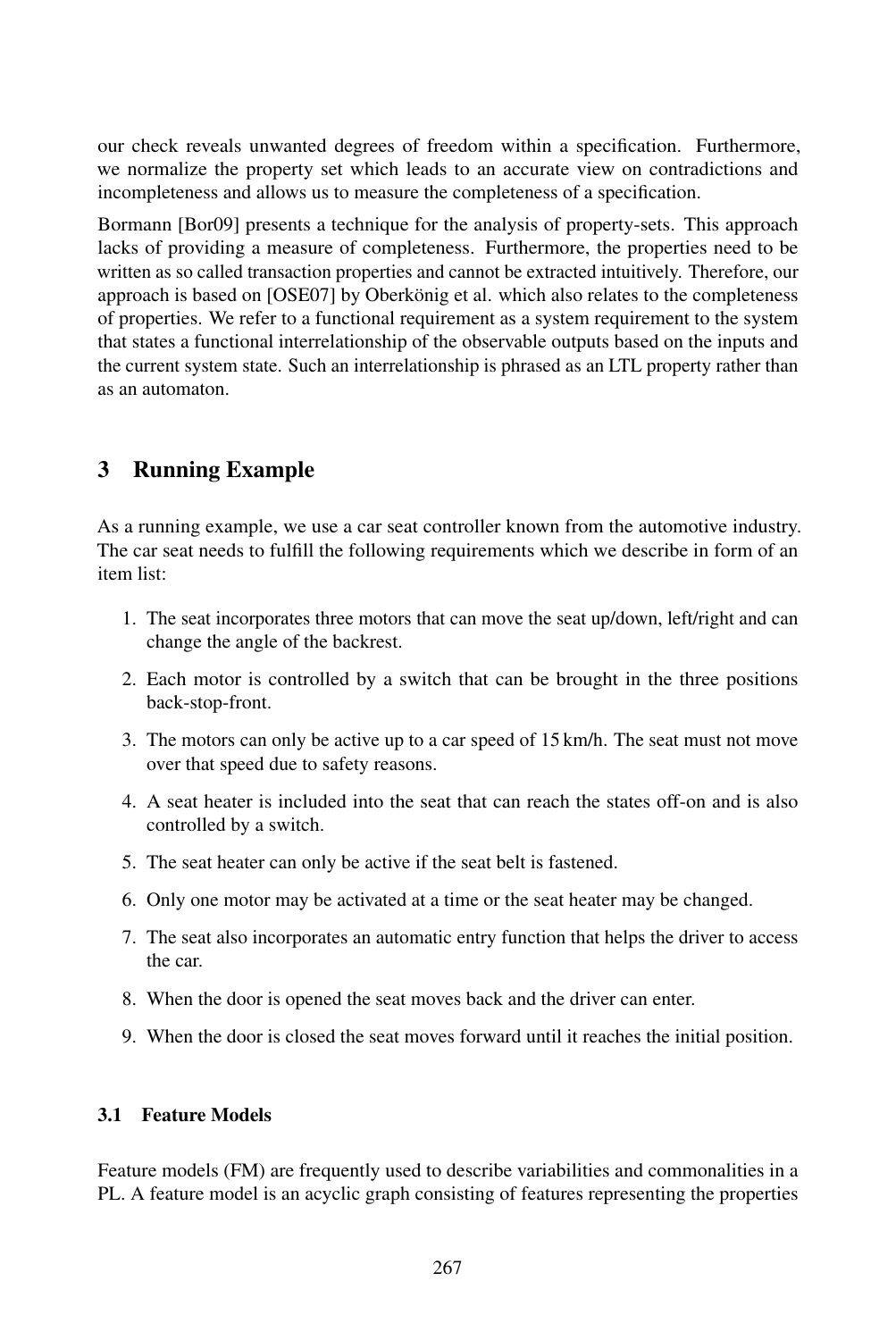

Figure 1: Feature Model of the car seat SPL

of the PL. A Boolean representation of an FM can be obtained according to [CW07]. We need a variability model that can be represented as a Boolean formula in order to add the information provided by the model to the LTL formulas. According to  $[HST<sup>+</sup>08]$  the purposes of a feature model are the following:

- describing common and variable features
- depicting dependencies and constraints between features
- determining which feature combinations are permitted and which are forbidden
- describing all possible products of the SPL

To satisfy these purposes, notations have been defined allowing to describe optional and mandatory features as well as groups of features from which exactly one feature (alternativegroup) or at least one feature has to be selected (or-group). The hierarchical as well as cross-tree dependencies such as require and exclude decide which feature combinations are permitted. In  $[KCH^+90]$  feature models are initially introduced as part of FODA. Fig. 1 depicts the feature model of our running example. The model and the names of the features is one possible representation for the variability incorporated within the PL. The feature model is no canonical representation. There are also other equivalent feature model representations that describe the same PL.

### 4 Concept

We extract formal properties from the functional requirements. Formal properties provide an unambiguous way to express functional relations between the inputs and outputs of a system. Usually, temporal logics, like Linear Temporal Logic (LTL) [Pnu77], express formal properties. We transform those formal properties into a normal form, and we then check if the properties suffer of one of the following deficiencies:

Contradiction: A contradiction within a set of requirements leads to an inconsistency that cannot be resolved by the system designer. Two or more requirements can contradict each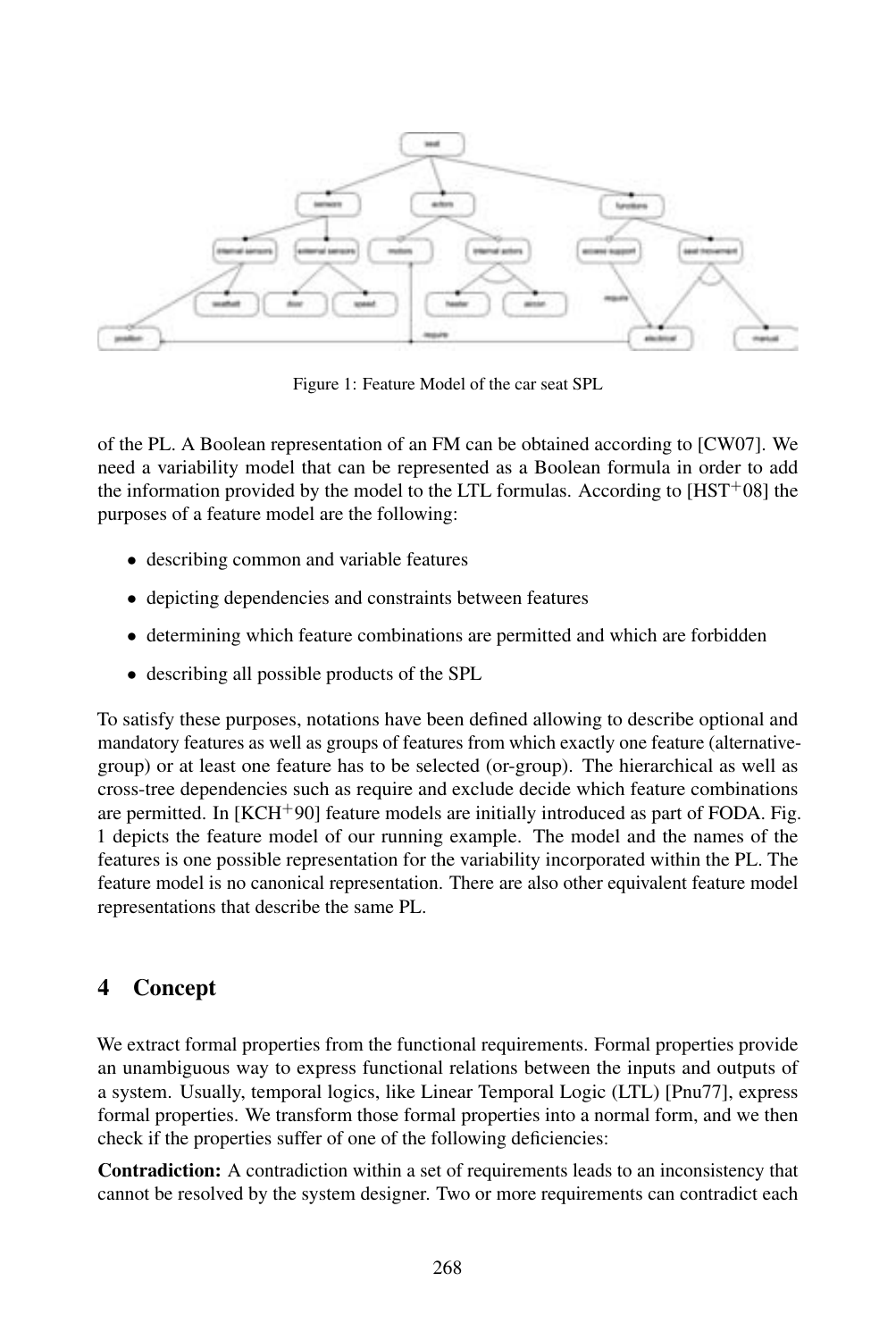other by directly stating contradictory behavior, which leads to an over-specified output behavior. Moreover, contradictions may exist that cannot be identified at the first glance due to their indirect dependency on several requirements. A contradiction exists if two possible ways are specified in which the system can behave given the same set of inputs and the same system state.

Incompleteness: The set of requirements may be incomplete. We define that a set of requirements is complete if it describes the output behavior of every actor for every possible combination of inputs. If it is intended that the output behavior is unspecified in certain situations then this don't-care situation can also become part of the resulting property-set.

Redundancy: Two or more requirements are redundant if they state equal behavior of an output. Thus, they are specified in a non-contradictory way. This may trivially happen if several copies of a requirement exist or if a requirement can be deduced from other requirements. If the algorithm identifies these redundant properties, the set of requirements can be reduced without losing information about the system behavior.

Our approach starts with the initial specification, which may be given as plain text only. A state chart, activity diagram, or use-case may also serve as a specification of the system behavior. Functional requirements are extracted from the specification and arranged as a list. The list represents the specification in a semi-formal structure facilitating the extraction of properties. We also build an FM representing the commonalities and variability of the PL. The list of requirements must then be traced to the FM. For every requirement the respective feature or feature combination that causes the requirement to become part of a derived product from the PL must be known. The concept is closely related to the concept presented in [MO10] that aimed at the generation of test oracles from formal properties.

Afterwards, we derive LTL formulas from the previously formatted set of functional requirements according to Section 5. We then add the Boolean representation of the FM to the LTL formulas. The tracing of the features to a respective requirement is done by adding the single features to the LTL formula. The method presented in Section 5 then checks the formal properties automatically. For this check we do not need any further model because the properties incorporate all necessary information about the system behavior. Deficiencies are then detected and given to the user.

As long as deficiencies are found within the property-set, the deficiencies need to be analyzed and resolved in the list of functional requirements. Resolving the deficiencies must be done manually with the help of the results of the checking algorithm. Afterwards, the property-set must be modified due to the changes made within the list of functional requirements. This procedure is repeated until there are no more unwanted deficiencies in the formal properties. As a consequence, the underlying set of functional requirements is free from unwanted deficiencies, too. Since we added the information of the FM to the properties, we can also assure that there are no deficiencies left for every derivable product.

A major advantage of this procedure is that small changes of the functional requirements can be mapped to the existing set of formal properties easily, once the formal properties have been elicited. Using formal properties for requirement representation, newly added, removed, or changed requirements can be checked for adding unwanted deficiencies on the fly. For this procedure no implementation or further model is taken into account. The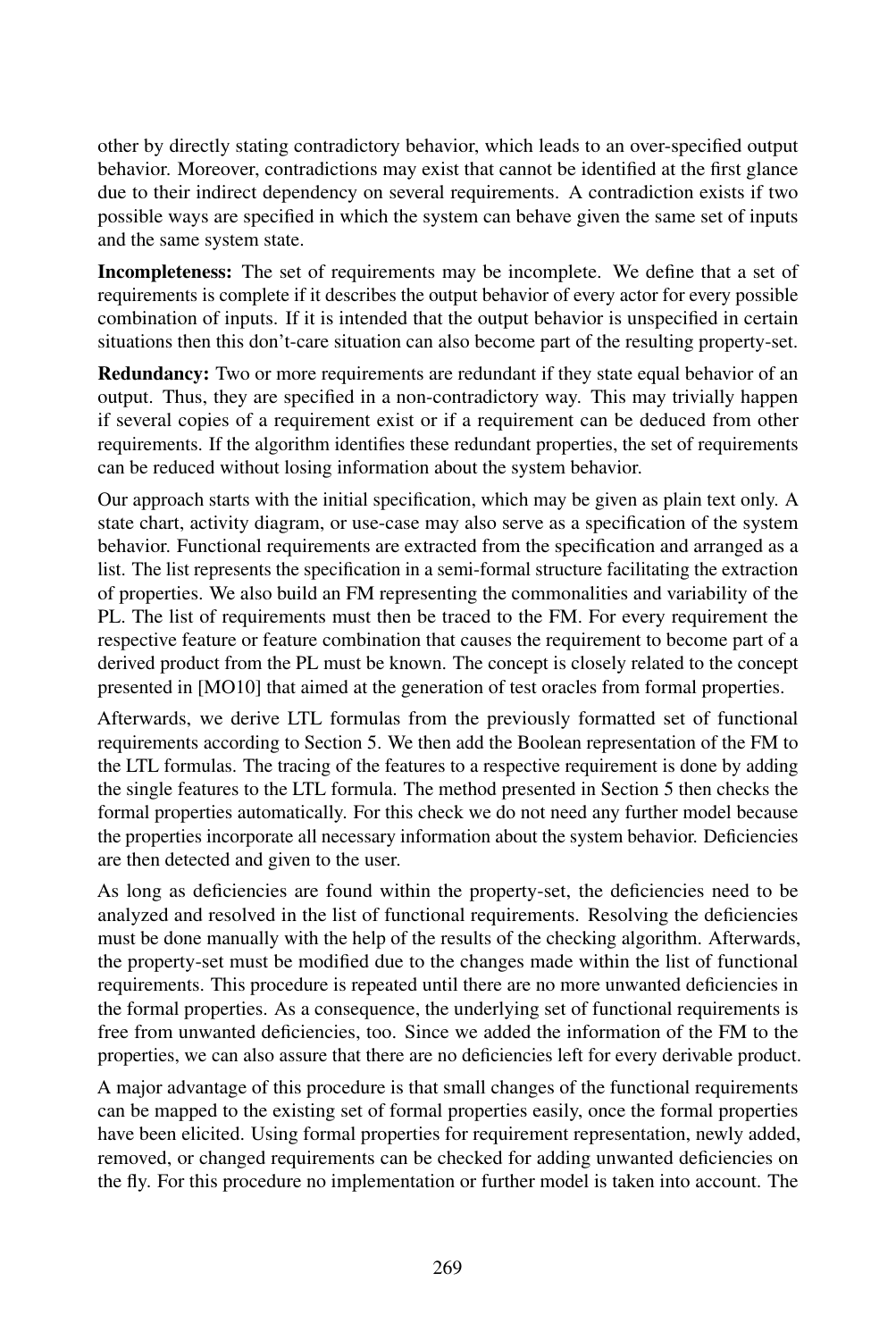properties are checked with respect to themselves. This procedure works with all types of temporal logics which incorporate the expressiveness necessary to describe the behavior of embedded systems. We use LTL since it is an established and well-known temporal logic.

### 5 Formal Analysis of Requirements

We focus on functional requirements that can be expressed by implications. A functional requirement can describe everything that represents the functionality of a system or a device. Statements like: "When the driver enters, the information to fasten the seatbelt must be displayed" can be seen as a global requirement. It omits the necessary implementation and leaves that to the design team. However, it can also be seen as an implication  $(driver\_enters \rightarrow information\_display)$ .

A requirement that is extracted from a specification is called property in the area of formal hardware verification. Thus, the set of all requirements is called property-set. In order to describe a system formally, the properties may have to be extracted from a non-formal specification. We will explain the procedure by a small example taken from the running example:

*...The seat heater may only be activated if the seat belt is fastened...*

This excerpt leads to the following implication in LTL:

$$
G(\neg seat{\_}belt \to X(\neg seat{\_}heatr))
$$
 (1)

If the seat belt is not fastened, the seat heater must not be active in the next cycle. As the requirement is modeled as a safety property the LTL formula begins with the Globally operator *G*. The Next operator *X* expresses the temporal relation between the left and right side of the implication.

Since we take a PL into account, a conjunction of the features that trigger the requirement must become part of the LTL formula. All mandatory features may be omitted because they are always part of the PL and, therefore, always true.

$$
G(heater \land \neg seat{\_}belt \to X(\neg seat{\_}heater))
$$
\n<sup>(2)</sup>

This formula is only checked if the seat heater (*heater*) is part of the derived product.

Fig. 2a shows a path which is defined by the left side of an LTL formula. The next state of this path is undefined because none of the requirements defines a value for a certain output on the right side of the implication. Fig. 2b shows a path which has two concurrent next states. Two left sides of implications are valid on the same path but lead to two different next states defining contradictory values for the same output with their right sides. Fig. 2c shows a scenario describing redundancy. A specification consists of three requirements R1, R2 and R3. All the behavior which is defined by R3 has already been defined by R1 and R2. Thus, the requirement R3 is redundant. Considerable attention has been given to the problem of completeness-checking of test suites in the past few years A number of so-called "coverage tests" have been developed which examine different aspects of a test suite. Those tests usually deal with code coverage or control flow analysis [Lig02]. In the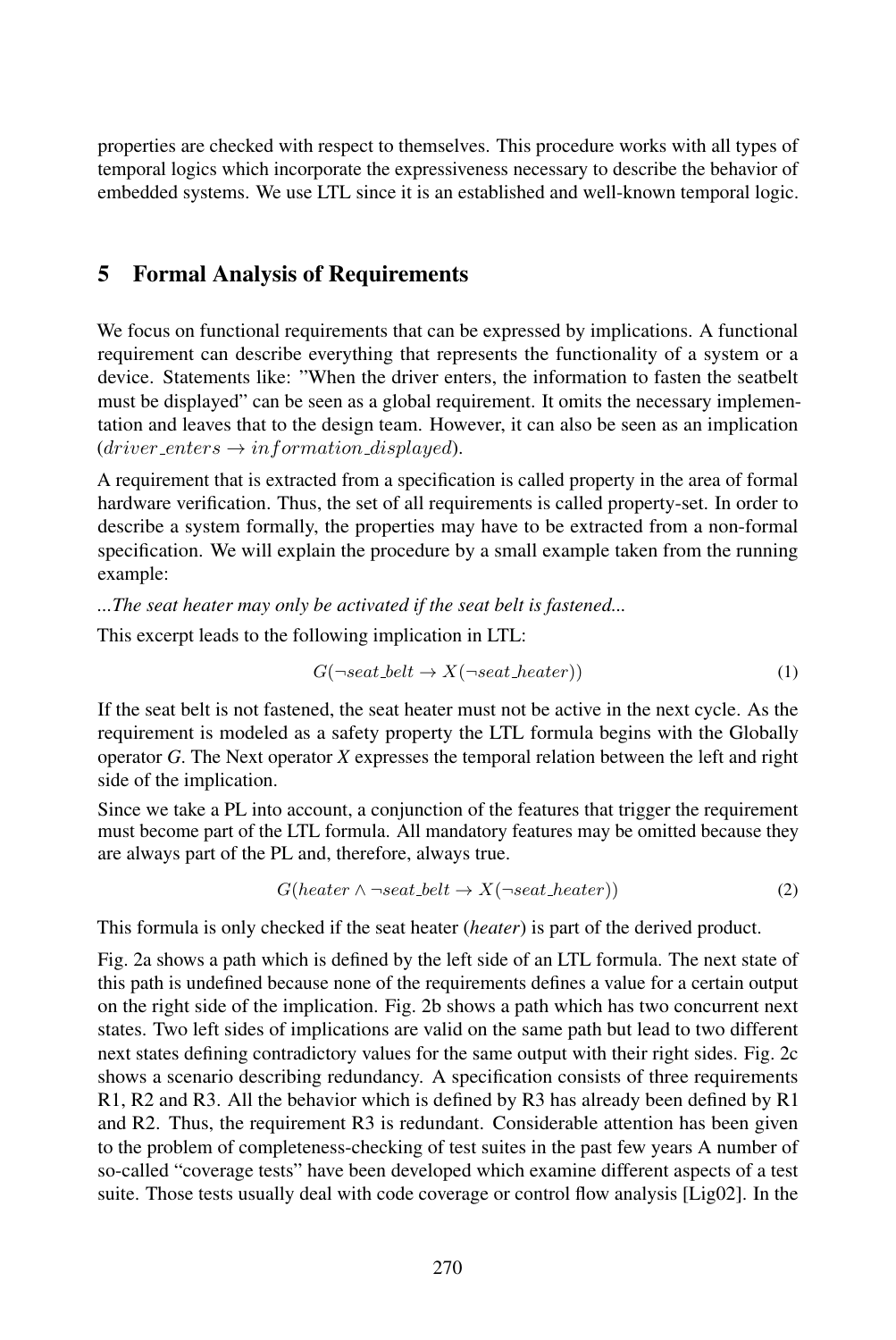

Figure 2: Possible Deficiencies

area of hardware simulation it has been state-of-the-art to use coverage metrics in order to evaluate the completeness of the simulation environment for more than ten years [CK93]. In contrast to that, our approach does not ask the question "Which part of the system is covered" but "Do the requirements incorporate all relevant functionality?".

In the field of formal verification of hardware systems (model checking with formal properties), a procedure was developed that is capable to analyze a specification consisting of properties with respect to its completeness [OSE07]. The completeness analysis calculates the *degree of determination* of all outputs within a specification. Checking the completeness of formal requirements may result in a gap. An output is called fully determined if it is set to a defined value for every combination of inputs and internal states.

We assume that inputs and outputs of embedded systems can only be set to the values '0' and '1' as known from digital hardware. Thus, other data types like integers or complex data types must be first transformed into an equivalent representation using bit vectors. Its size must be sufficient to cover the range of all possible values that the system can assign to the integer value.

Properties are subdivided into two groups: One limits an output in a specified case to '0' and the other one to '1'. The disjunction of all properties' left sides that force the output to become '0' define the so-called off-set  $(v_0)$ . Accordingly, the disjunction of all properties' left sides forcing the output to become '1' defines the on-set  $(v_1)$ .

We define the determination function and the consistency function from  $v_0$  and  $v_1$ :

$$
Determination function := v_0 \vee v_1 \tag{3}
$$

$$
Consistency function := v_0 \wedge v_1 \tag{4}
$$

If the determination function equals '1' the output is fully determined (complete). In all other cases it is partly or completely undetermined.. Therefore, an output is fully determined if the disjunction of the values forcing it to '0' or '1' represents the complete set of inputs in all combinations. The output is then driven to a specific value on all possible input combinations without leaving any degrees of freedom. The counterpart of the determination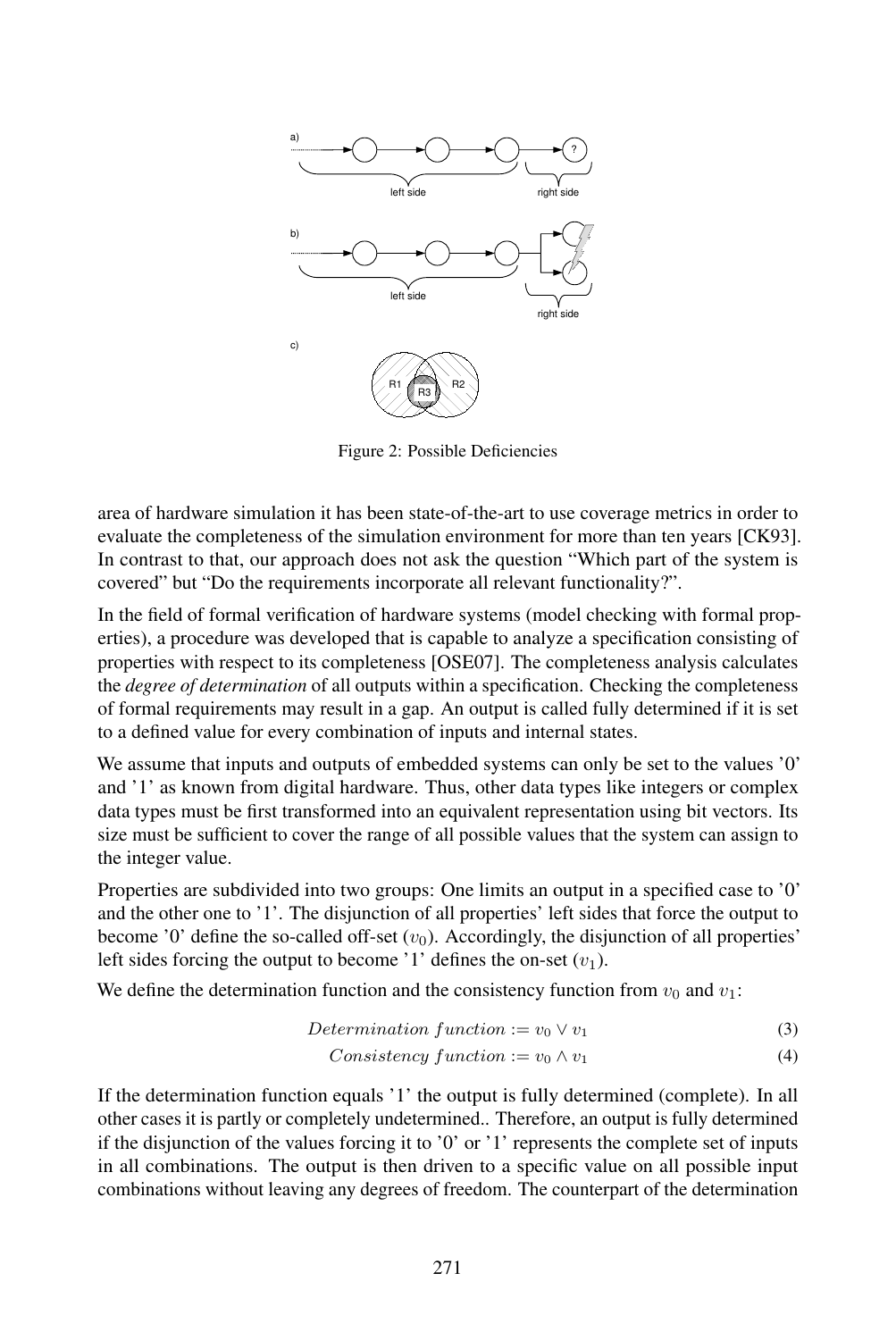function characterizes all situations in which the output is not determined.

The consistency function must always be equal to '0'. Otherwise, the specification is inconsistent. If the conjunction of  $(v_0)$  and  $(v_1)$  becomes true, there must be at least one property that forces the respective output to '0' and '1' at the same time. The consistency function defines all situations in which the properties are inconsistent. These situations must be corrected within the requirements.

**Definition:** If the determination function of an output equals '1', the output is fully determined. In all other cases the following metric defines the percentage of the determined situations:

$$
degree of determination = \frac{\#minterms}{2^n}
$$
 (5)

where n is the number of variables of the determination function and *#minterms* corresponds to the number of satisfied assignments in all Boolean variables of the function. A satisfied assignment in all Boolean variables corresponds to a single 1 in a Karnaugh map.

If there are, for instance, the following requirements for the output *c* given (as Boolean expression)

$$
a \to c
$$
  

$$
\neg a \land b \to \neg c
$$

the Karnaugh maps in Fig. 3 result. The diagrams represent the off-set, on-set and determination function of c, respectively. The Karnaugh maps depend on the two inputs *a* and *b*. In this example, the off-set is not the inverted on-set because the two properties do not fully determine the output *c*. Therefore, the degree of determination is 75 % since three minterms of a total of four are specified by the Boolean requirements.

| $C_{0}$ |  |  | c      |  | $C_0$ v $C_1$ |   |   |
|---------|--|--|--------|--|---------------|---|---|
| 0<br>a  |  |  | 0<br>a |  | a             | ი |   |
|         |  |  |        |  |               |   |   |
|         |  |  |        |  |               |   |   |
|         |  |  |        |  |               |   | r |

Figure 3: Karnaugh Maps of the Off- and On-Set

If the consistency function does not equal '0', inconsistencies have been found which represent contradictions within the specification. A metric for the degree of consistency is obsolete. For the algorithm that is capable of transforming properties into an off- and on-set please refer to [OSE07].

#### 6 Exemplary Workflow

In the following we will present an exemplary workflow based on the running example from section 3. We will first write a complete and non-contradictory set of LTL properties using the procedure explained in section 4. Afterwards, we will demonstrate how contradictory and incomplete situations are detected.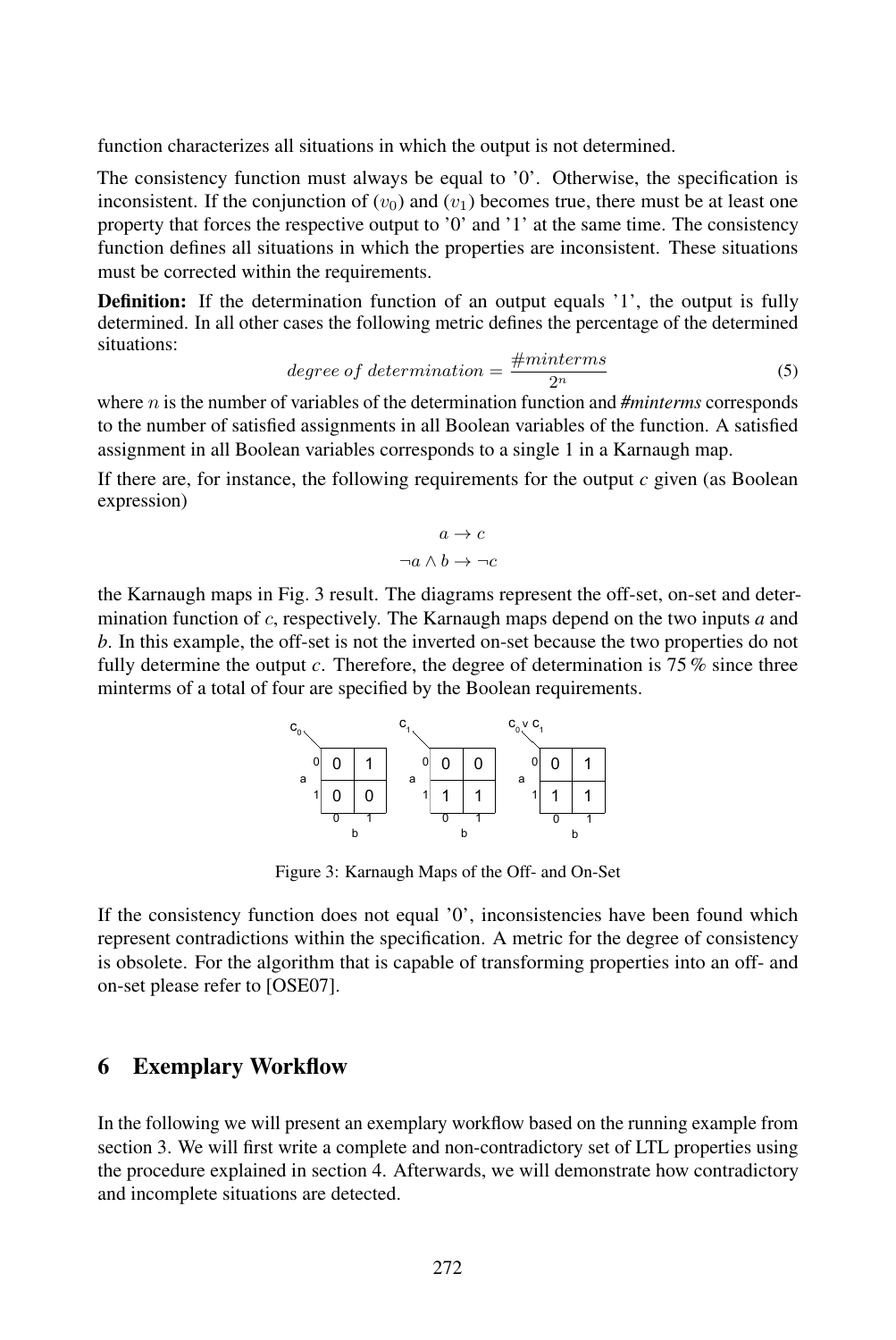#### 6.1 Preparation

First of all, we formulate the requirements as LTL properties. Afterwards, we apply the procedure presented in section 5 to normalize the property-set and create microproperties. The algorithm uses the microproperties to analyze the requirements considering consistency and completeness. A degree of determination of 100 % is shown and it is proven formally that the properties are free from contradictions. The following two paragraphs show the main problems of the consistency analysis aided by slightly modified properties. Tab. 1 shows the number of generated microproperties, the total degree of determination, and the runtime. All results were produced on a Core2Duo system with 3 GHz using a single core.

| experiment         | microproperties | determination degree           | time |
|--------------------|-----------------|--------------------------------|------|
| initial properties | 40.282          | $100\%$                        | 35s  |
| with gap           | 40.274          | 97 % with 2 gaps               | 55 s |
| with contradiction | 40.354          | 100 % with 250 contradicitions | 34 s |

Table 1: Results of the Car Seat Example

#### 6.2 Discovering Incompleteness

We modified a property for the seat heater according to equation (6) in order to create an incomplete property set. Equation (6) describes the behavior of the seat heater extracted from the requirements at the first glance. The completeness check detects a specification gap and returns a degree of determination for the seat heater (*Heat output*) of 50%. The gap is depicted in Fig. 4 as a path. The diagram reveals the non-determined output due to the specification gap and the history leading to its non-determinism. The user is then requested to complete the path by adding the property that defines the output in the next state. In the example the behavior of the seat heater was not specified in the situation when the seat belt is not fastened.

$$
G(Seatbelt \wedge Heat\_request \rightarrow X(Heat\_output))
$$
 (6)

Therefore, equation (6) needs to be changed as follows:



Figure 4: Path Representation of the Specification Gap

$$
G((Seatbelt \land Heat.request \to X(Heat.output)) \lor (¬Seatbelt \to X(¬Heat.output)) \lor (Seatbelt \land ¬Heat.request \to X(¬Heat.output)))
$$
 (7)

Equation (7) defines *Heat output* in all possible combinations of the inputs *Seatbelt* and *Heat request* and leaves no further gaps. According to the gap free formal LTL specification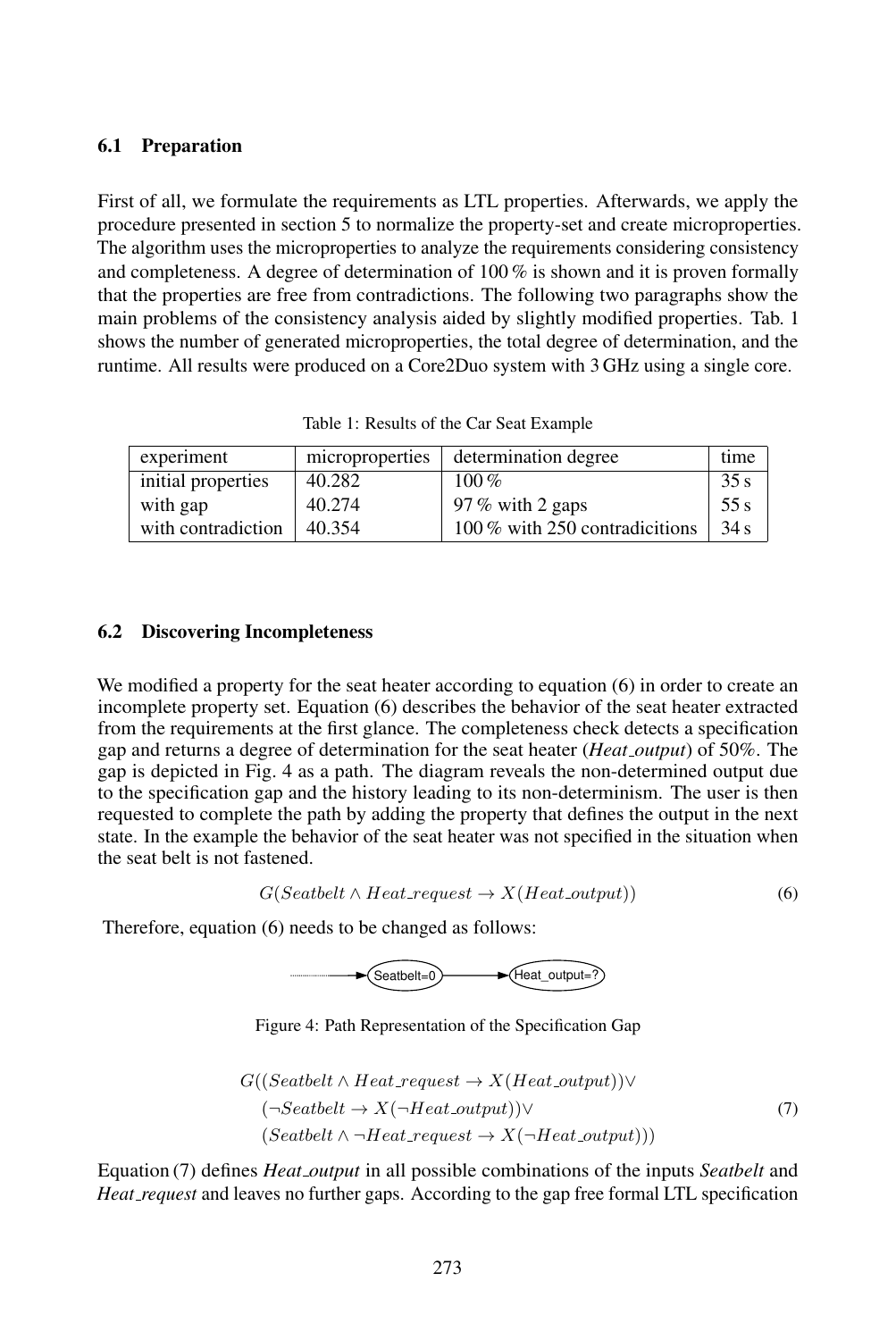the initial set of requirements can be revised. The functional requirement (5) from section 3 should be written in a clearer way as follows:

- If the seatbelt is not fastened the heater must not be active.
- If the seatbelt is fastened the heater must be active if it receives a request from the corresponding switch and must be inactive otherwise.

These formulations lead to only one possible way in which the seat heater may operate and leave no degrees of freedom to the designer.

#### 6.3 Discovering Contradictions

To force the specification to be contradictory we use the properties in Equation (11) to (14). Equations (11) to (13) describe the behavior of one of the engines with three properties. To ensure the readability of the resulting LTL expressions we substituted parts of the properties with corresponding macros (*M1; M2; M3*).

| $M1:(Engine2\_request = 0) \wedge$ |  |
|------------------------------------|--|
|------------------------------------|--|

$$
(Engine 3\_request = 0) \land (Speed\_Sensor < 16) \tag{8}
$$

$$
M2:(Engineering1\_request = 1) \land (Seat\_Back > 0)
$$
\n(9)

$$
M3:(Engineering1.request = 2) \land (Seat\_\text{Back} < 50) \tag{10}
$$

$$
G((M1 \wedge M2) \to X(Engineering1.output = 1))
$$
\n<sup>(11)</sup>

$$
G((M1 \wedge M3) \to X(Engineering1\_output = 2))
$$
\n<sup>(12)</sup>

$$
G((M1 \land \neg M2 \land \neg M3) \to X(English\_output = 0))
$$
\n(13)

Equation (14) is a small excerpt of the LTL property leading to the contradiction. It defines the output behavior due to bus conflicts of one or more accesses to the bus simultaneously.

$$
G(((Heat\_request \neq 0) \land (Engineering1\_request \neq 0)) \rightarrow
$$
  
 
$$
X((Engineering1\_output = 0) \land (Invalid\_InputStream = 1)))
$$
 (14)

The four properties have reached a size which does not allow the stakeholder to uncover the contradiction at the first glance. The formal analysis discovers a contradiction which can be represented as a path (Fig. 5). The path depicts the contradiction within the specification of the output of the motor by having two contradicting next states. It occurs when two devices try to access the bus simultaneously. Within this example an assumption of the property belonging to the motor was not stated that excludes the seat heater to be active together with the motor.

To resolve the contradiction *M1* needs to be changed as shown in Equation (15).

$$
M1:(Engine2.request = 0) \land (Engine3.request = 0)
$$

$$
\land (Speed\_Sensor < 16) \land (Heat.request = 0)
$$
\n(15)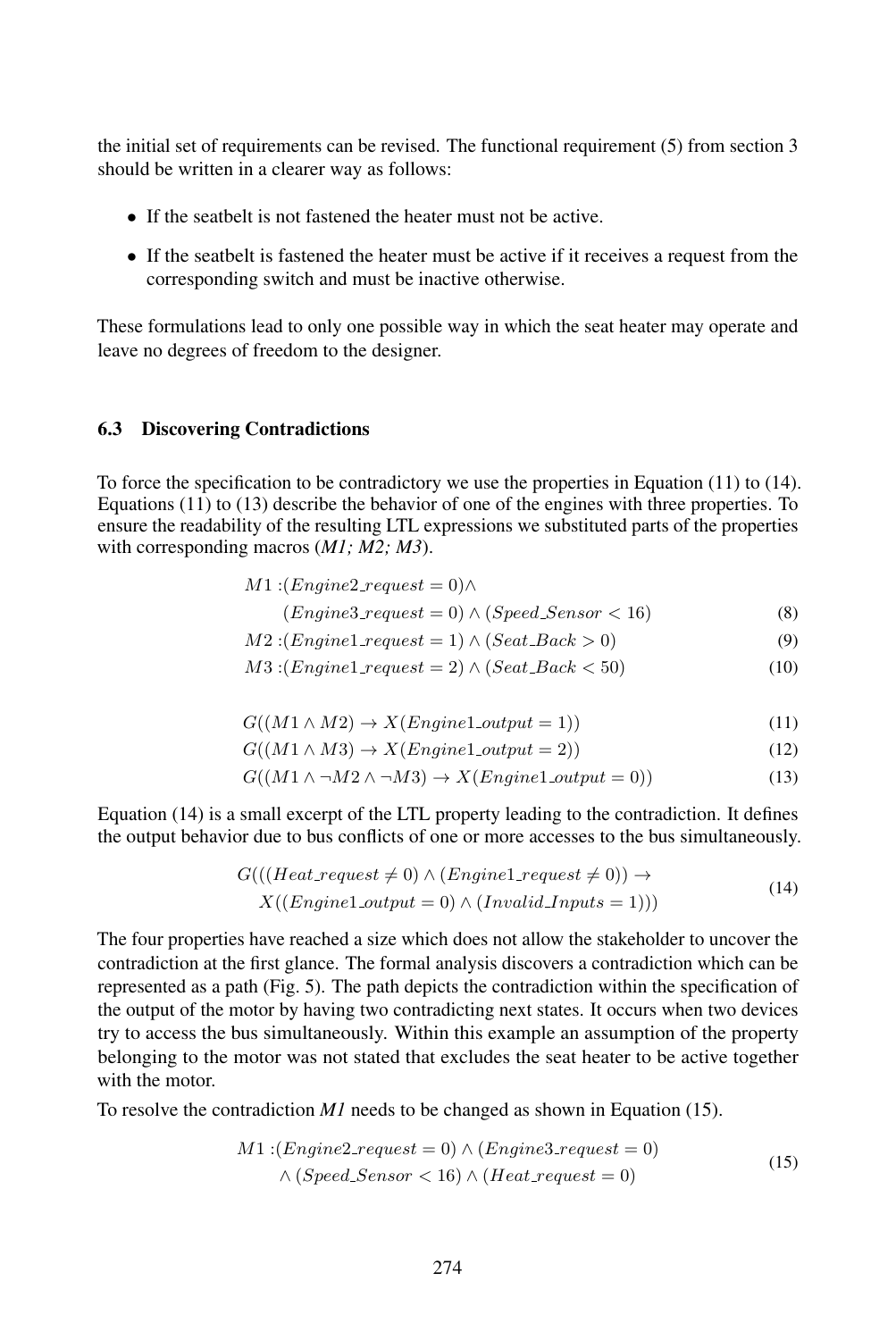

Figure 5: Path Representation of the Contradiction Discovered

Due to this change *Engine1 output* can only be active if no other device is accessing the bus simultaneously. In the initial set of properties the heater was omitted which lead to the contradiction.

Redundant properties can be discovered by leaving them from the property set. If the degree of determination remains unchanged the property is redundant.

## 7 Conclusion and Future Work

The later the stakeholder identifies deficiencies in a specification or in a set of requirements, the more time and effort is needed to redefine the affected parts of the system. Within the scope of this paper it could be shown that requirements can be tested for incompleteness, contradictions and redundancy with formal methods taken from the hardware verification. The challenge of this approach is to formulate the requirements by means of the property specification language LTL. Our approach is suitable to review specifications which were formulated by a stakeholder. Since the resulting property-sets can easily and intuitively be modified and extended, our approach can be used in the field of requirements engineering. When extending the LTL property set with the boolean representation of the FM, we can also check requirements of PLs. Especially, when reviewing evolving specifications the approach is capable to help maintaining the consistency.

As a next step, we need to review the kind of requirements that can be modeled with property specification languages. Up to now, we used the algorithm exclusively for systems that can be described by a set of safety properties. We also need to determine how errors in the extraction process of properties from the specification impact the completeness and if they can be identified. The maximum problem size that can be handled must also be evaluated.

LTL is used in many different domains to specify system behavior. Therefore, we need to figure out whether our approach can handle specifications from other areas, like business processes. In principle the approach should be suitable for any specification that can be expressed as safety properties.

Finally, we will try to adopt the method presented in [Bor09] to tackle the completeness problem. We need to evaluate the differences with respect to the drawbacks and advantages of both methods.